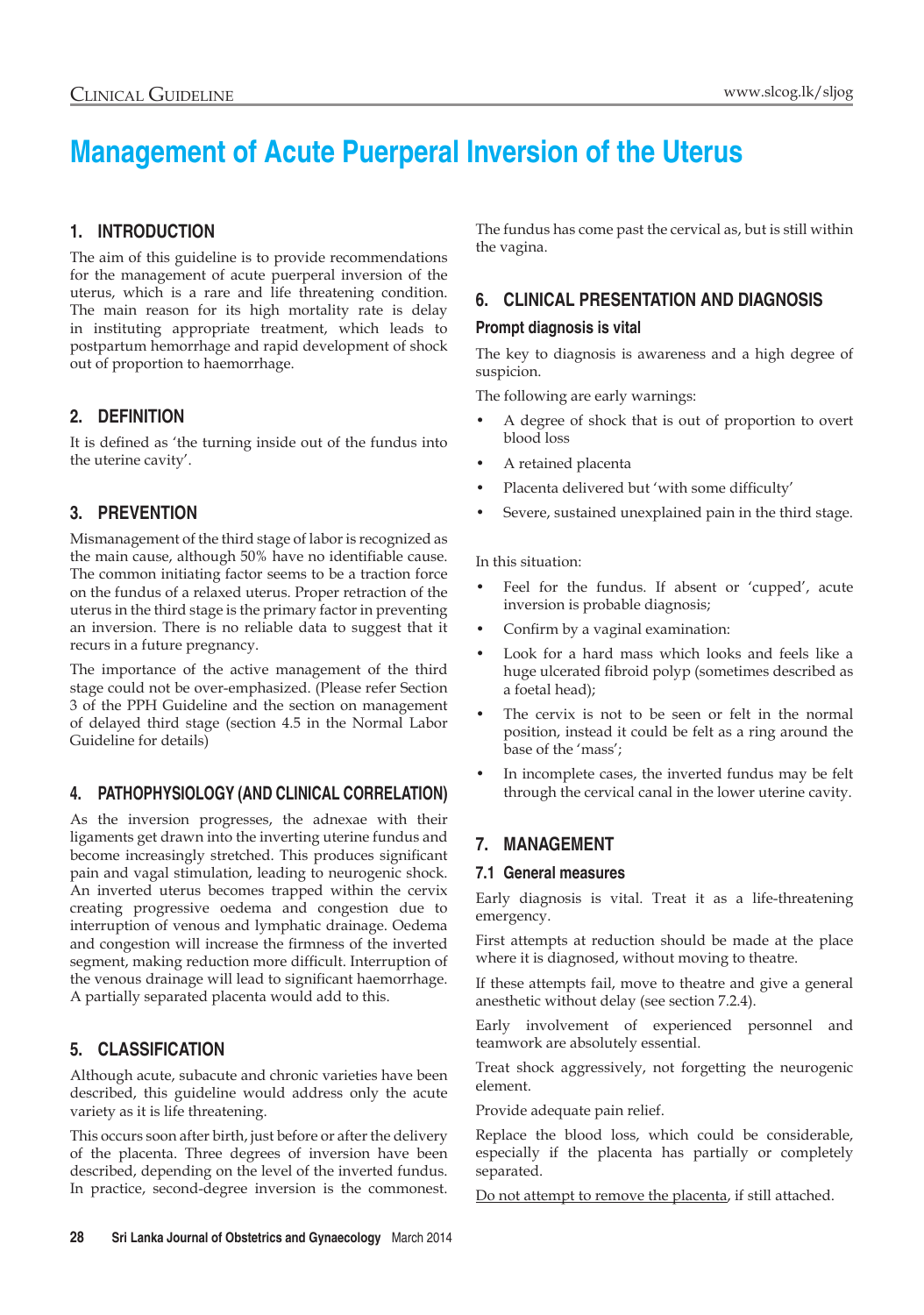## **7.2 Repositioning the uterus**

Reposition the uterus as soon as possible; the sooner it is done the easier and better. It reverses the shock and reduces PPH.

## **Non-surgical methods**

#### **7.2.1 Manual replacement of uterus**

(Johnson's maneuver)

The operator introduces two thirds of his forearm in to the vagina and extends the hand at the wrist to place the palm on the inverted fundus and fingertips at the uterocervical junction. Lifting the uterus above the level of the umbilicus creates adequate tension for the cervical ring to dilate and for the fundus to revert to its normal position.

This could be helped by 'working the fingers up' gradually from the cervical ring towards the fundus, with gentle but persistent pressure applied.

Where the uterus is too hard to respond, consider tocolytics (see below).

Once reduced, hold the fundus in place for a few minutes (making a fist inside the uterus with upward pressure on the fundus helps).

Administer uterotonics (Ergometrine 0.25 mg i.v. or oxytocin 5-10 IU i.v followed by oxytocin infusion at the rate of 10 IU per hour), whilst the hand is still inside. When the uterus begins to contract, slowly remove the hand.

This manouvre is possible only soon after the event, and would need adequate analgesia. Unless it is possible to administer either a general anesthetic immediately, administer pethidine 50 mg iv slow and proceed with the maneuvres.

Give antibiotics (e.g. cephradine 19 and metronidazole 500 mg IV).

### **7.2.2 Hydrostatc reduction (O'Sullivan 1945)**

Several novel and useful modifications have been made to this procedure lately, principally to circumvent the problem of inadequate water seal, which has been the major cause of failure in the past.

Insert 6 cm silastic ventouse cup into vagina, making sure that it is directed at the posterior vaginal fornix and not at, or cupping the fundus. Place hand at introitus to maintain seal between cup and vagina.

(Alternatively 500ml balloon catheter can be placed in vagina. If neither is available, use a wide tube; a standard giving set will not do).

Connect via IV giving set to a bag of warmed normal saline placed 1- 1.5 metres above the patient.

Infuse normal saline (typically 2 litres) into vagina to reduce the uterus by hydrostatic pressure. Once reduced, remove the placenta if still attached and proceed as in the previous section.

Where a balloon is used, it would be advisable to leave it for 12-24 hours to prevent re-inversion and reduce haemorrhage.

Saline embolisation and fluid overload leading to pulmonary oedema are only theoretical risks as long as one sticks to hydrostatic pressure only.

## **7.2.3 Tocolytics**

Where repositioning is difficult due to retraction of the uterine muscle and the constriction of the cervical ring, tocolytics could be helpful. But given this could cause PPH, it would have to be a considered and a senior decision. They are safest given in the theatre setting.

Various preparations have been used; ideally it should be readily available, with quick onset and short duration of action.

E.g. Turbutaline 0.25 mg i.v. slowly (not available in Sri Lanka at present);

Salbutamol 0.25 mg in 10 ml saline i.v. slowly;

Nitroglycerine 0.1 mg i.v. slowly or sublingually (acts within 90 seconds)

## **7.2.4 General Anaesthesia**

If the initial attempt at manual replacement fails, it is safest to move the patient to the theatre and to administer general anaesthesia. This allows for muscle relaxation, pain relief and elimination of the neurogenic contribution to the shock.

## **7.2.5 Surgical methods**

If managed properly in the early stages, resort to surgery should be a rare occurrence.

### **Huntingdon's operation**

After a laparotomy, the indrawn uterine cup is identified near the region of the cervix with the tubes and round ligaments pulled into the cup. By the use of two Allis forceps the uterus is pulled out of the constriction ring in a progressive fashion and restored to its normal position. The serosa of the uterus will invariably sustain lacerations and these are repaired with absorbable sutures.

Use of a silastic vacuum cup from above instead of Allis forceps has been shown to circumvent this problem.

#### **Haultain's operation**

In this procedure the constriction in the region of cervix is incised posteriorly using a longitudinal incision. As in the Huntingdon's method two Allis forceps are used to pull the uterus to its normal position. The incision is repaired with interrupted sutures. Uterotonics are given to maintain contraction of the uterus.